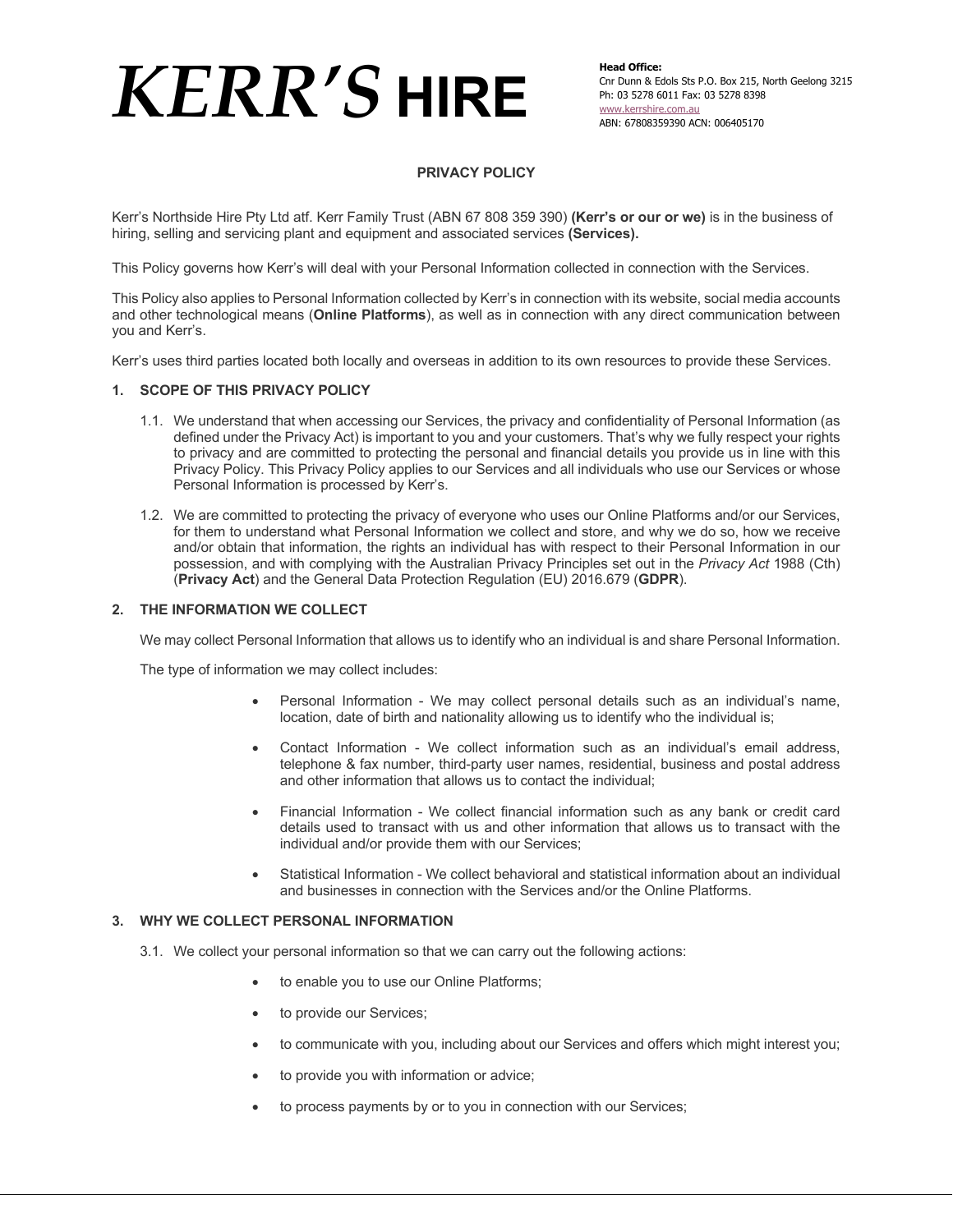**Head Office:** Cnr Dunn & Edols Sts P.O. Box 215, North Geelong 3215 Ph: 03 5278 6011 Fax: 03 5278 8398 www.kerrshire.com.au ABN: 67808359390 ACN: 006405170

- to create accounts, tax invoices or receipts;
- to provide your personal information to third parties in order for them to supply the Services to you;
- to consider and respond to complaints made by you.
- 3.2. We may disclose additional purposes for collection of your personal information in collection statements at the point of collection.

## **4. HOW INFORMATION IS COLLECTED**

Information is collected in association with your use of the Services, an enquiry about Kerr's or generally dealing with us directly or via our Online Platforms.

### **5. WHEN PERSONAL INFORMATION IS USED & DISCLOSED**

- 5.1. We will not use any Personal Information other than for the purpose for which it was collected other than with the individual's permission.
- 5.2. We will retain Personal Information for the period necessary to fulfill the purposes outlined in this Privacy Policy unless a longer retention period is required or permitted by law.
- 5.3. We will not sell an individual's Personal Information to unrelated third parties.
- 5.4. There are some circumstances in which we must disclose an individual's information:
	- where we reasonably believe that an individual may be engaged in fraudulent, deceptive or unlawful activity that a governmental authority should be made aware of;
	- as required by any law (including the Privacy Act and GDPR); and/or
	- in order to sell our business (in that we may need to transfer Personal Information to a new owner).

# **6. SENSITIVE INFORMATION**

Sensitive information is information about you that reveals your racial or ethnic origin, political opinions, religious or philosophical beliefs or affiliations, membership of a professional or trade association, membership of a trade union, details of health, disability, sexual orientation or criminal record.

It is our policy not to collect your sensitive information unless it is absolutely necessary for our functions or activities and either you have consented or we are required or authorised under law to do so.

### **7. OPTING "IN" OR "OUT"**

- 7.1. By using our Online Platforms or procuring the Services, you expressly consent to the collection and use of your Personal Information in accordance with this privacy policy.
- 7.2. An individual may opt to not have us collect their Personal Information. This may prevent us from offering them some or all of our services and may terminate their access to some or all of the services they access with or through us.

They will be aware of this when the following privacy principles apply to us:

- Opt In. Where the individual will have the right to choose to have information collected and/or receive information from us; or
- Opt Out. Where relevant, the individual will have the right to choose to exclude himself or herself from some or all collection of information and/or receiving information from us.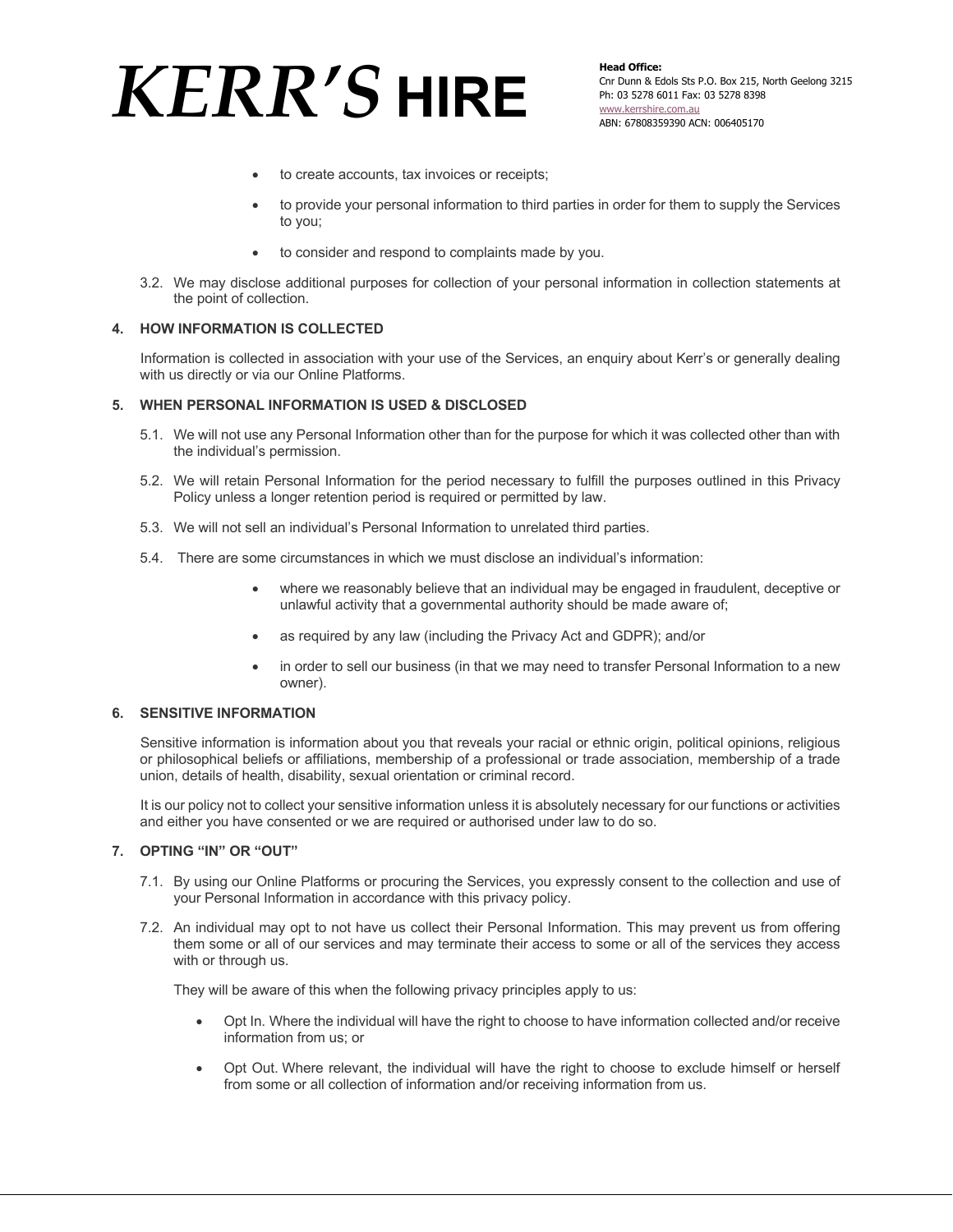7.3. If an individual believes that they have received information from us that they did not opt in or out to receive, they should contact us on the contact details set out in clause 14.

## **8. COOKIES**

We may use temporary (session) cookies or permanent cookies when you access our Online Platforms and/or Services. This allows us to recognise your browser and track the web pages you have visited. You can switch off cookies by adjusting the settings on your web browser.

## **9. THE SAFETY & SECURITY OF PERSONAL INFORMATION**

- 9.1. We may hold your personal information in either electronic or hard copy form.
- 9.2. If you provide information to us electronically we retain this information in our computer systems and databases. If you provide information to us in hard copy (paper) this information is normally retained in our files and a copy is made to our electronic files.
- 9.3. We use industry standard security measures to safeguard and protect your information.
- 9.4. We may disclose your personal information to third parties and service providers located overseas in connection with any purpose, including to overseas cloud computing hosts. We take reasonable steps to ensure that the overseas recipients of your personal information do not breach the privacy obligations relating to your personal information.
- 9.5. We are not responsible for the privacy or security practices of any third party (including third parties that we are permitted to disclose an individual's Personal Information to in accordance with this policy or any applicable laws). The collection and use of an individual's information by such third parties may be subject to separate privacy and security policies.
- 9.6. If an individual suspects any misuse or loss of, or unauthorised access to, their Personal Information, they should let us know immediately.
- 9.7. Where we become aware of any breach to our security systems that breaches or is likely to result in a breach of your rights or freedoms with respect to your Personal Information, we will notify you and any supervisory authority as required.
- 9.8. We are not liable for any loss, damage or claim arising out of another person's use of the Personal Information where we were authorised to provide that person with the Personal Information

### **10. HOW TO ACCESS AND/OR UPDATE INFORMATION**

- 10.1. If you would like us to update or amend your personal information, please contact us on the contact details set out in clause 14 and we will make the requested amendments.
- 10.2. We may ask you to verify your identity to ensure that personal information we hold is not improperly accessed.

## **11. RIGHT TO BE FORGOTTEN**

In the event that you decide that you no longer want us to hold your Personal Information, you may notify us in writing on the contact details set out in clause 14 of your desire for us to delete your Personal Information on record. We will use our best endeavours and comply with all legal requirements within a reasonable timeframe to delete your Personal Information, unless we are required by law to retain such information.

## **12. LINKS**

Links from our Online Platforms or via our Services to third party services that we do not operate or control are provided for your convenience. We are not responsible for the privacy or security practices of services that are not